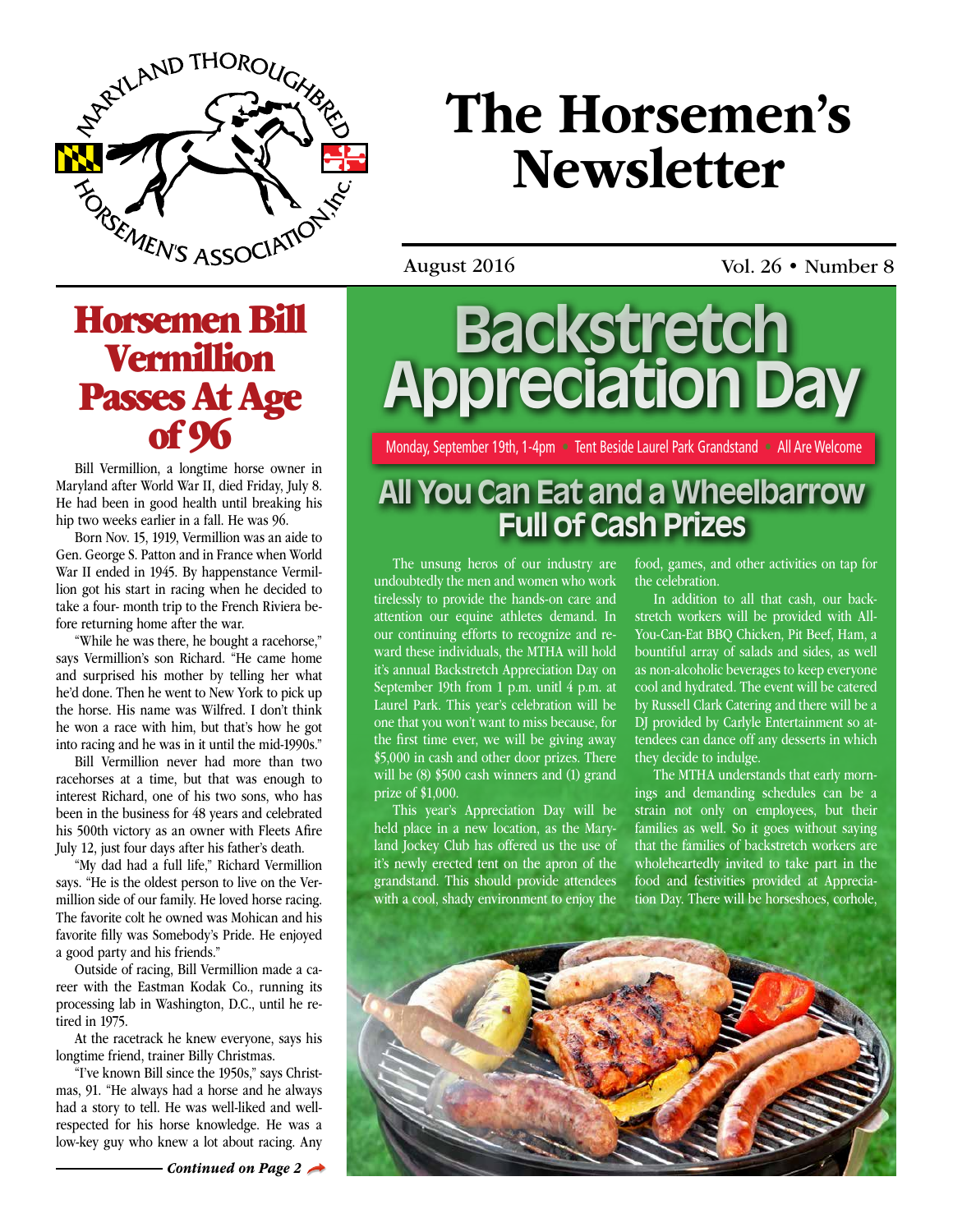# MGM National Harbor Getting Close To Opening

Three years after receiving its license, The MGM National Harbor Casino is finally expected to open in December.

The opening is highly anticipated by Maryland's horsemen as another source of income for the industry. And that remains true, said Mike Hopkins, the executive director of the Maryland Racing Commission, despite the fact the Purse Dedication Account's percentage from the gaming industry will decrease 30 days after this newest casino opens.

Currently, the purse percentage is 7 percent from the four of the five currently operating casinos. Only Rocky Gap Casino in Western Maryland gives 2.5 percent.

Once MGM opens and after the 30 day period, the purse percentage will drop to 6 percent at all but Rocky Gap, which will remain at 2.5 percent.

"Even though the percentage is smaller, the new casino opening will still give a bump to the revenue," Hopkins said. "Absolutely."

The MGM was awarded its license to operate in December 2013 and its original opening date was anticipated to be this August. However, at its May meeting, the Maryland Lottery Gaming Control Commission granted MGM a six-month extension to Feb. 14, 2017, though the facility is not expected to open later than December.

When the casino does open it is anticipated to have approximately 3,300 slot machines and approximately 160 table games. Carole Gentry, director of communication for Maryland Lottery and Gaming, said employees could total 3,600.

The casino is currently in the process of hiring and training its new workers.

The MGM will join Maryland Live! Casino at Arundel Mills Mall, The Horseshoe Casino in Baltimore City, the Hollywood Casino in Perryville and Rocky Gap in Maryland's expanding gaming industry.

The Maryland Jockey Club also has four Off Track Betting sites at the Horseshoe Casino, The Riverboat on the Potomac in Colonial Beach, Va., Timonium OTB at the Fairgrounds and G Boone's Restaurant and Bar near Boonsboro.

The MJC also operates OTBs at Laurel Park and Pimlico and is looking into the possibility of extending the OTBs to MGM in the future.



## *[The Horsemen's](https://www.facebook.com/mdhorsemen) Newsletter*

#### Published by the MTHA

500 Redland Court–Suite 105, Owings Mills, Maryland 21117; (410) 902-6842; Fax: (410) 902-6841; E-mail: info@mdhorsemen.com Website: www.mdhorsemen.com



#### *Backstretch Party Continued*

and other games available for children and adults alike. In addition, we would like to offer an invitation to MJC employees who work hard to maintain the facilities and keep operations running smoothly at Laurel and Pimlico.

This year a big thanks goes out to the Maryland Jockey Club who provided not only the new venue for our celebration, but also the \$5,000 cash door prizes. As the

MTHA and the MJC look to continue our partnership in making Maryland racing the best it can be, Backstretch Appreciation Day is a fun and rewarding reminder of those who keep our horses healthy and running day in and day out. They are the heart of our industry and as such, we hope to see everyone out at Laurel Park on September 19th from 1PM-4PM to join us in celebration of our backstretch workers.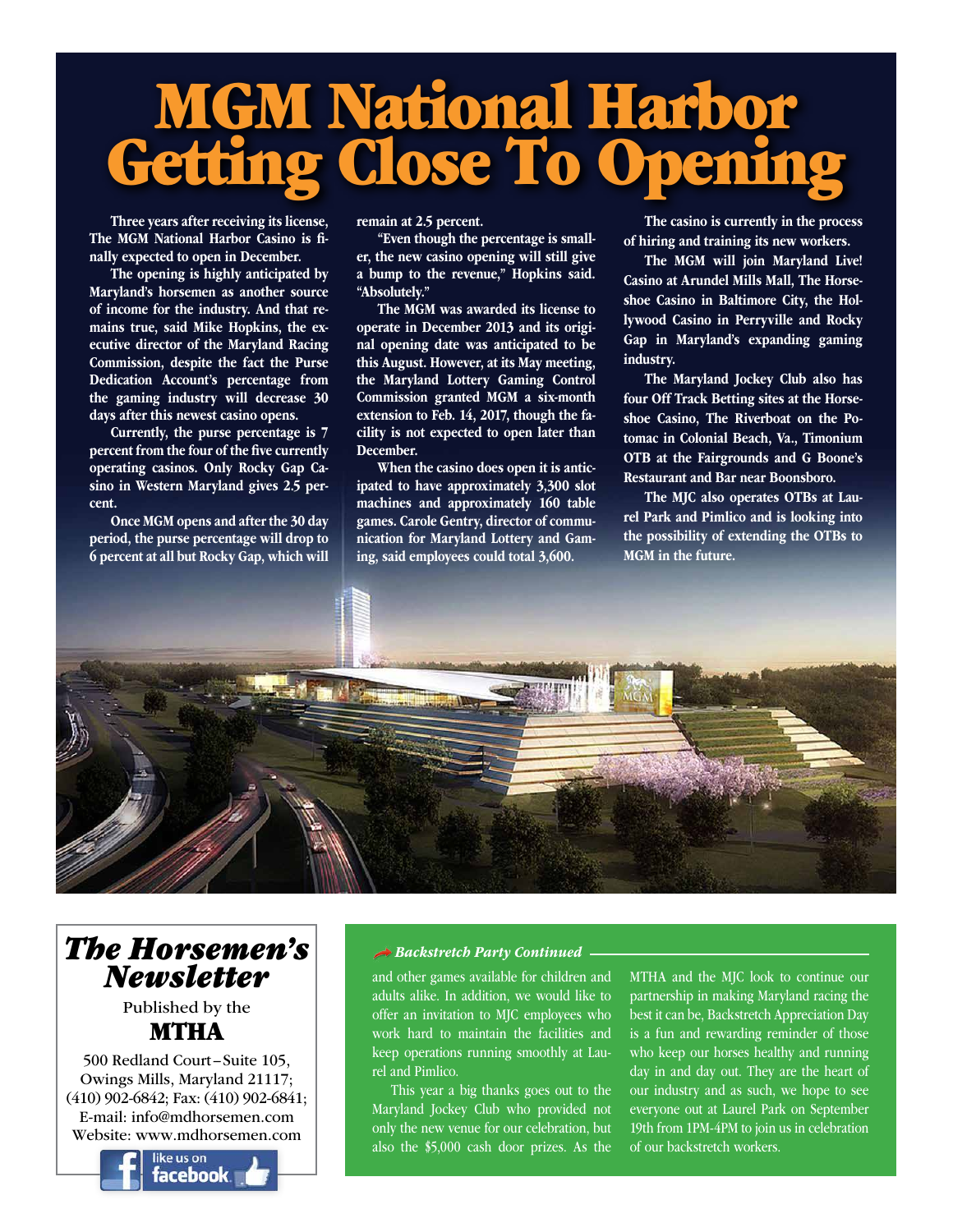

rows or manure bins. You must get a dirty manure bin just for shavings or saw dust.



#### *Vermillion Continued*

big outfit, he knew them and he was a wealth of information. He was always talking about other people's horses, never his own, even though he always had good trainers."

Among those in the 1950s was Clay Sutphin, who also worked for Sam Riddle, who owned Man o'War. Though only an infant when Man o'War won the 1920 Preakness and Belmont Stakes, Vermillion did see Pimlico Futurity winner and 1943 Triple Crown winner Count Fleet, Tom Fool, the 1953 Horse of the Year, and countless others.

"It's sad to see someone like him go," Christmas says. "He knew so many things in racing. He could tell stories about the 1940s, '50s and '60s. He saw so much."

Vermillion was a resident at an independent senior living facility in Laurel at the time of his death. A widower, he is survived by two sons, Richard of Rehoboth Beach, Del., and Ronald of Gaithersburg; two grandchildren, Amy and Brian; and one great-granddaughter.

Richard Vermillion said plans for a memorial service and a military burial are pending.



Horsemen looking for fair play at Maryland's racetracks should be delighted with the July launch of the Maryland Thoroughbred Rulings website by the MTHA.

The new site contains all rulings by Maryland stewards that have been handed out since Jan. 1, 2016, and will be updated regularly when MTHA receives this information from the Maryland Racing Commission.

"We created this as a service to our horsemen," MTHA executive director David Richardson said. "It is a fully dynamic database that allows horsemen to view rulings as well as sort by person and/or infraction."

The site can be accessed from mdhorsemen.com or directly at: http:// mdhorsemen.com/data/public/rulings/ index.php

Richardson said the MTHA created the website after receiving numerous inquiries from horsemen about where to easily find information on the Maryland stewards rulings.

"We found that these local rulings are commingled on other websites only for a short period of time. That's not very helpful to horsemen when they wanted to know what's going on in Maryland," Richardson said. "We decided to create in-house an easy to use, modern online database in an effort to have complete transparency and eliminate information traveling from word-of-mouth. These





#### Softball Games

The MTHA is holding softball games on Tuesdays at the field located across from the track on RT 198 at the Driving Range. Games start at noon.

#### Basketball

We will be holding a 3-on-3 basketball tournament and cookout on Tuesday, August 16th at the Laurel Park Kitchen. Please contact Marty Leonard at 203-733-1367 to reserve your team.

#### MTHA Express Van Service

The MTHA is sponsoring a Van service for employees on Tuesdays and Thursdays. The service includes transportation for shopping, pharmacy, lunch, movies, doctor and dentist appointments etc. you must sign up in the truck kitchen each week for the service. For information please call Dan at 410-802-5798.

#### Poker Tournament Results

The winners of the Texas Hold'em Poker tournament on July 11th were: 1st place Tracy Campola 2nd place Dan Magnum 3rd place TJ Aguirre The next tournament is scheduled for Monday, August 8th at the Laurel Park Rec Room starting at 12:00 p.m. For more information, please contact Marty Leonard.

#### Baseball Ticket Distribution

The winners of the most recent Orioles ticket package drawing were: Gretchen Werner–8/3 vs. Rangers (works for Mike Trombetta), Dora Ruiz–8/19 vs. Astros (Richard Silliman), and Alberto Torres–8/31 vs. Blue Jays (Ollie Figgins).

The next and final drawing will be held on Friday 8/26 at the Laurel Recreation Room.

In addtion, the Baysox Tickets are going fast. There are some left for late August and September. See Dan to sign up.



#### Assistance Foundation Receives Grant

Thoroughbred Charities of America has awarded a grant to the Maryland Horsemen's Assistance Fund Inc., the organization that provides extraordinary benefits to back-



stretch employees in need.

TCA distributes grants to several categories of Thoroughbred industry related non-profits including rescue, rehabilitation and adoption organizations, as well as education and backstretch programs.